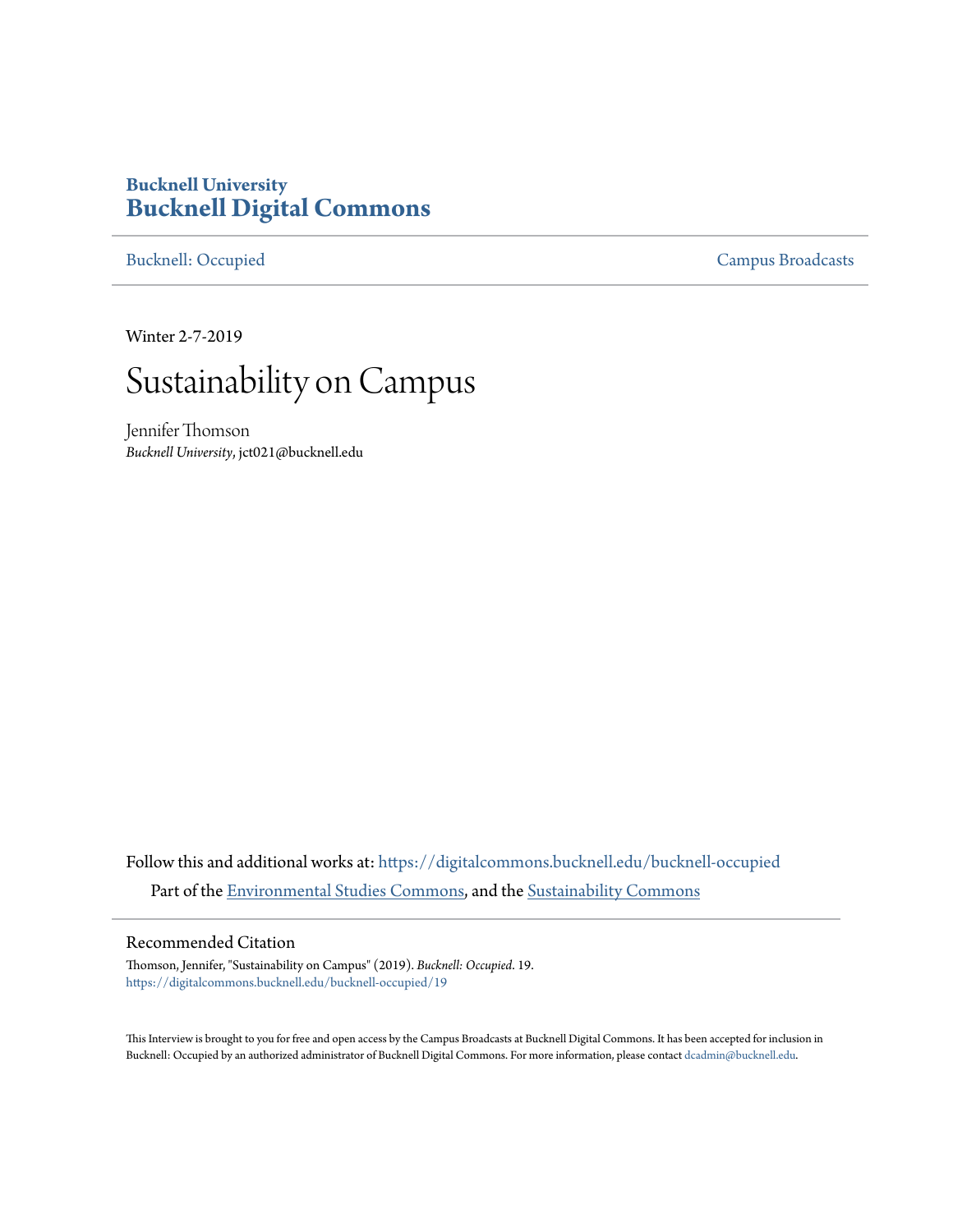**Bucknell: Occupied Copyright 2019, WVBU Bucknell Jennifer Thomson, interviewer (JT) Jasmine Minhas, student (JM) Abbie Winter, student (AW) Kristian Fox, student (KF)**

**2019-02-07 00:57:18**

## **Autotranscribed using Dragon software, reviewed for major transcription problems, unformatted.**

Bucknell Occupied here on .5 WV BU Lewisburg tonight in the studio with me. I have three students who are here to talk about sustainability on the Bucknell campus specifically to reflect on an open forum that happened here on campus last week on sustainability which pulled together students, faculty and staff to kind of think through what the main issues around sustainability are on campus and how we might more collectively begin to address them. So the three students in the studio with me were co-organizers of that form so that here to think through that I and then to have a broader conversation about sustainability on campus, so I've Jasmine Minhas here she's a first-year student and an environmental activist here on campus. She's joined by Abby Winter who is an intern at the office of campus sustainability and president of the environmental club here at Buck now as well as Kristian Fox, who is also an intern at the office of campus sustainability, a member of the renewable energy scholars and sustainability outreach team. So welcome to the studio. All three of you. Thanks for making the time to come in. So the sustainability forum, which was held on campus last Wednesday I was a collaborative effort between faculty and students at you could try and create a space where all members of the campus community in particular those who have less power on campus could come together and discuss pressing issues around sustainability on campus. The goal was to encourage a nonhierarchical conversation right someone that didn't kind of flow through the normal relations of power on campus, but instead in which everybody was entering the room with an equal first air existing concerns and then to work towards generating solutions. It was fairly well attended. There was roughly 50 people in the room and I think students were were the most numerous of the groups. So before we dive into an analysis of the forum. I kind of like to started a very basic level and ask all three of you to give your sense of what sustainability even means holds a table. He deftly is both practices and principles and will scale from global tells a local, and the goal is to protect, maintain, increase long-term viability and resilience of our environment, social and economic support system off, you'll hear the triple bottom line that's kind of that triple level of those three things working together and the goals that we can create a more just and equitable and abundant future for you know us our generations to common generations with us now come from backgrounds so a lot of the time I think about it is managing resources one sentence out strategy managing resources like equity and prosperity for the current generation, but the existence of forever important that it's also lifestyle just like specific checklist that you go through. I guess Ernie gets some ideas that as well as the ideas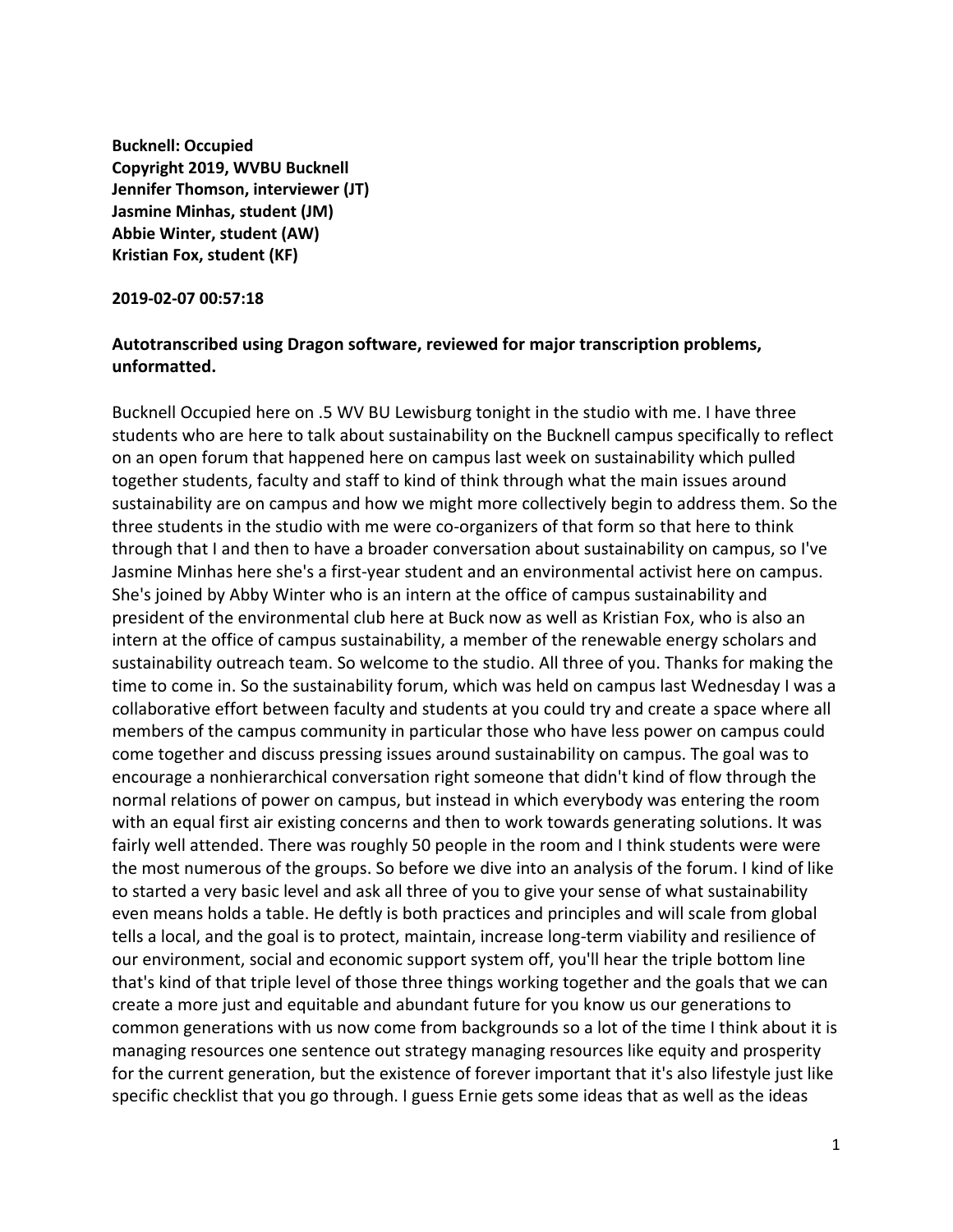understanding our impact with yours and also ensuring that we can preserve your 30 future generations to come. So what were your thoughts on the forum. My warriors general impressions what seem to work. So this twofold. One was as a person, student campus was expunging the student I was really hopeful. People are so concerned everyone there had a voice and you can tell they're passionate about, therefore, is not just want to show you wanted as a worker turning the office on super valuable because the kind of open perspective that we have received for witches like what the students feel what faculty feels because most of the time working with facilities working with things so hewing voice on campus is sometimes lost an eye-opener like adjustment strategies take for wanted to also seem to match her perspective on student also has a number of the office. I want to use this form as you harness the ability to act as an open purchase. Participatory evaluation of how about now is doing on sustainability front and really got a pulse of migrants thinking, but they're actually seeing what is being received and whatnot on slows a really great opportunity so special. Looking at that purchaser. The open structure, but all I think that having trying to have that nonhierarchical structure really speak their minds fully so there's that. I virtually wasn't able to be there for the entire time. Second speech the first 20 minutes but in the first premise I was there I did hear from students and also staff about how what is missing from the office things they would like to see more etc. so is really great to get like I said pulse on the campus culture is sustainability first-year coming into the school deftly was a little disheartening to see that there was an amateur presence of extended ability on campus, deftly going to form and seeing how many students were involved that nothing left me feeling more hopeful about the future, sit sustainability now. I just wish that there are more like freshman involved reach out to first years, but they seem to be interested, and most of the strings. There seem to be either juniors are seen. I'm hearing the fact that you all heard things that maybe didn't know if before right or you heard them anyway so were the kind of like communal concerns that were coming out right what what was being brought to the table that either seem to be a widely shared concern or is one that's not really present in more administrative approaches to sustainability here to divest hot understand why so many leaders in sustainability taking initiative to cut their endowments ties irresponsible companies are largely bulging coal, oil and gas so we looked alike. Barnard college that's really done a great job on fully divesting so it's clearly possible. Like don't entirely understand why we don't yet have a plan in place to do so and how why were not the same level as them. As Barnard and other universities that are caliber so things happen for this realities or transparency regarding Bob Nell's current dominant investments that an assessment of the folio content family year-by-year plan as to how we can make a folder of Essen within a reasonable timeframe was like divesting has been defined by by extrusion which topic itself is really is a lot of different aspects to college. They wrote a letter saying that they have bested something it would be interesting to see what their definition is see what other schools across the middle. Very the last two weeks just announced that it was divesting be really interesting to see with their definition is our school adopt its something that we could cooperate change for both of us to further this is you, how much there a lot of other issues I think were really pressing for me felt like something that was obvious was that there's a big disconnect between faculty and administration, just as far as like information as well as action students to seem to know exactly what was on. I think that's partially because it's right and I think the transparency should be changing should be. They should become more for roast. No,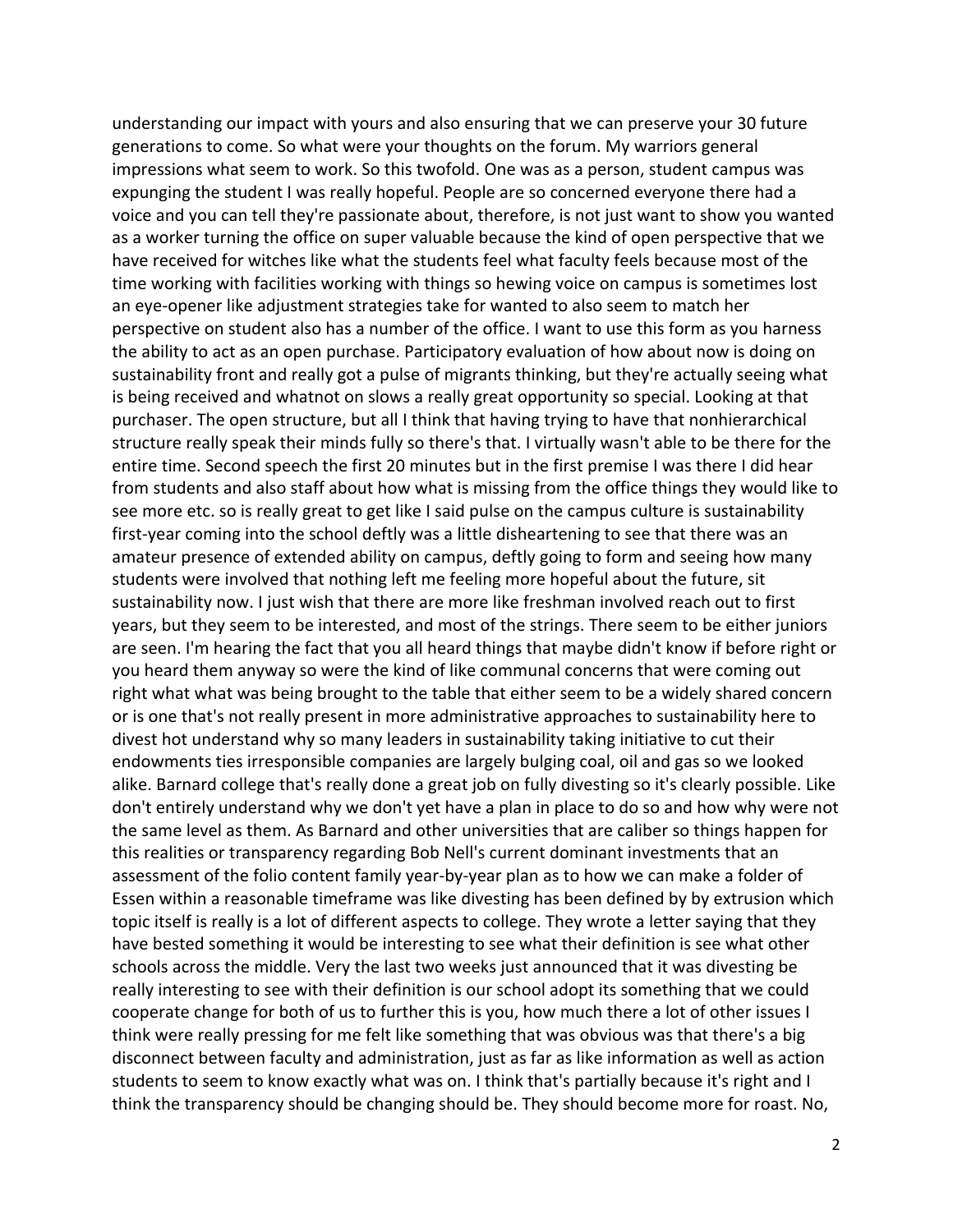what's going on campus for us to be effective you with anything you heard of the form. Jasmine really struck you is something that between the cared about a lot. Once you mentioned like how many people were here part of Greek life and like once you increased your hand and I cannot like is it a campus culture problem and like I partially just use that as an excuse and don't hold the ministration accountable think that there's a lot of problems that will there's you could say. Also like lack of concern like as far as making change, like change was to focus on shown changing actions. The main problem is that there's just a lack of presence on campus like when I got involved with office team ability was because I went through channels of like because I'm interested. I looked it up on the website found the directors email emailed her and that's how I got involved for people who don't know about it or have nothing like cars, they supposed to realize that this even exists on campus because a lot of firsters don't know biggest problem that we have to first presence on campus to continue this right. Thank so, all three of you were involved with issues of sustainability on campus like what are you aware of is kind of the most pressing issues on this particular campus. What are we struggling with the most well for me. I really care about food waste and like the issues like food insecurity on campus and I think it's crazy that there's so much grace their kids to afford their meals here and just gathered as bison and getting out plastic boxes. They gave him one of these guys on brown paper bag and like reduce carbon footprint and he's like what even as a carbon footprint like why don't I have my plastic box. I kind of things I think neural awareness and like even doing like Gavin's equator waste like a lot. I know I have an experience that yet, but I talking injector. She mentioned like years past like people joke like will get extra peace plate of food and get rid of it just to add to it chokes actually terrible. I saw go around. One bike to school. She's on to us like your scrape it off you guy's. She was like this is absolutely disgusting. You cannot you just like you all done care issues. There's deftly disconnecting people understanding where the resources are coming from and where they're going understand there that middle agency that is in the middle of that network so important that wanted to be the infrastructure for our students actually have the capability to not have to get their meals in the bison whatnot, but I also think again the culture side of it. I think that you need to make sure people are trying to spite us are having opportunities as well as understanding it is better to take as he said paperback is plastic bag's contents or no back at all. I think refusing is the best idea, obviously unstable, but again we don't have the cultural side of it really ingrained so cultural and institutional lands actually options are there, as well as the behaviors help change the culture is connecting like care since no scholars working office for two years you existence your time. I never was in connection with and literally up until this year. Part of the reason why is that, like there wasn't too much to go around. As far as like what is how I can be more involved as an especially seeing professors there that are passionate about sucks that you don't see them more often is is see which for instance in office. Is there is a major focus on separating it from the ECSE which is first. But that disconnect really caused like lack of communication lack of effort between two like something where we could work together to make major changes to research things this right now YouTube into 90.5 WPP spark so I want us to get into this issue of campus culture and whether that's kind of like a smokescreen for something else. But before that I explore an issue that all three of you erased in a different way. I which is the issue of administrative action or lack thereof) how transparency plays into that right so you will talk about you from your experience and from your knowledge, what it is that the ministration is is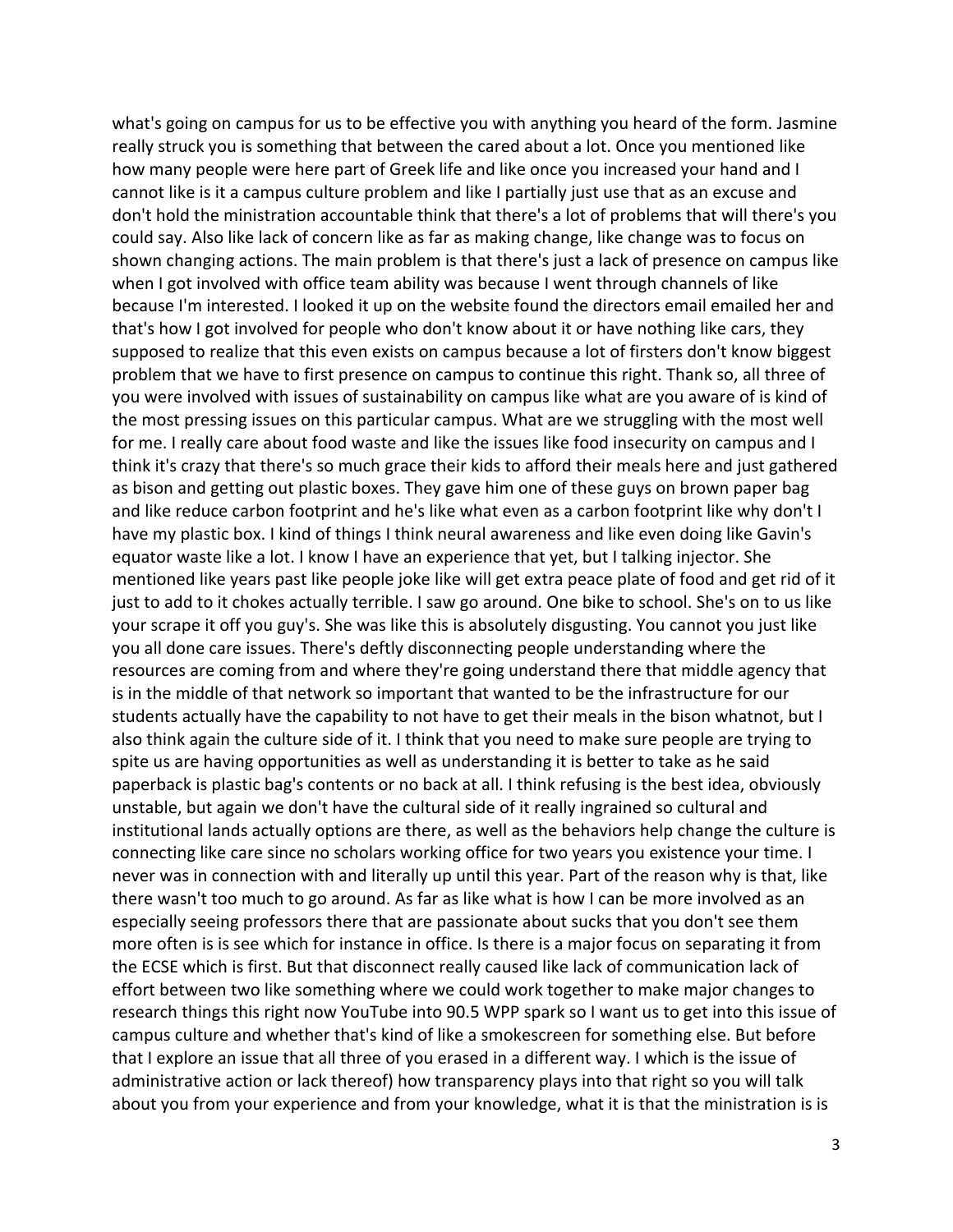doing here vis-à-vis sustainability or what it's not right to what what is your sense that students in fact what what's going on University on that level one. Please see certain things like example consumer waste composting effort. That's like saying to see the compost windrow by facilities that step of action to get that by the mods so that I can just explain any pre-consumer waste anything any foods preprocessed before it's put out bison in the Etc. goes into our compost and is composted there. That's really great initiative underway in a Christian was pretty one-to-one work, so I see things like that. But I also see again. As I said divestment. I'm a little uncertain some the details because I'm not privy to all of it. There's deftly transparency issue and I think that I should be able to someone who's reacting campus and active actually concerned about the vestment. No, what we are investing in what we are not things etc. one dosing focus shifting So many people facilities working on getting solar array golf course right which has been done before you happen before, but you haven't gone services used to write shows there is slight importance, slight urgency towards getting solution now is for smaller changes that I've seen like last year between summer. This semester we change the signage around recycling used try to increase recycling rates, which starkly not so that's something that were trying to reduce diversion rates decrease or fill waste little efforts like problems, urgency, higher ups you it's great that there like recycling know-how to recycle like so how much of this is true bison like we do have separate like put your trash and stuff but then like it's not always separating action recycle because people don't know what goes my notes clearly label so I mean that's the biggest thing I've noticed in your likes is licensed like sites that they've seen ability to farm that they opened on back in the fall of the sites that firsters much like sometimes. Basically what happens is when facilities workers go by the trashcan look into the recycling decide whether it's contaminated to a level that is no longer acceptable standards that Lycoming provided us except this nation they find out that we so there are instances where students on campus cycle correctly and cycle goals may have to go into the trash because one person decided, so there's a lot of issues that we do see and we should change know-how to recycle a lot of kind of people don't know really recycle grease sometimes also plastic those are kinds of information system process. This is general document recycling like IVC recycling important and I take your point chessmen that that that is in fact the only visible evidence on campus amending any kind of like commitment or are larger program sustainability but ends up sort of tossing us down this deadend of a conversation right which is like oh honey, you teach these people. We can't monitor all the time how to recycle property right and then it offloads the work on the facility staff who were already overworked to have to look at a bag recycling decide trash stop is not trashed up and then we get into these conversations about culture right in the end, even if everybody on campus was recycling perfectly 100% of the time right we would still be living on a deeply unsustainable campus right so it's like the kind of like mythic promise of something like recycling is that if only we could write if people write in their day-to-day activity to engage in this process properly like we might actually get somewhere right, but then we'd still be existing on a campus that most likely given its lack of transparency at the moment has deep investments in fossil fuel extraction combustion right so when we think about something like divestment right is as an institutional priority. That's what I think we start to get into larger conversations about what is what is the larger commitment of this campus right is a commitment to you know in fact not contributing at least on the financial level to the continued extraction of burning fossil fuels or infected to continue business as usual divestment on the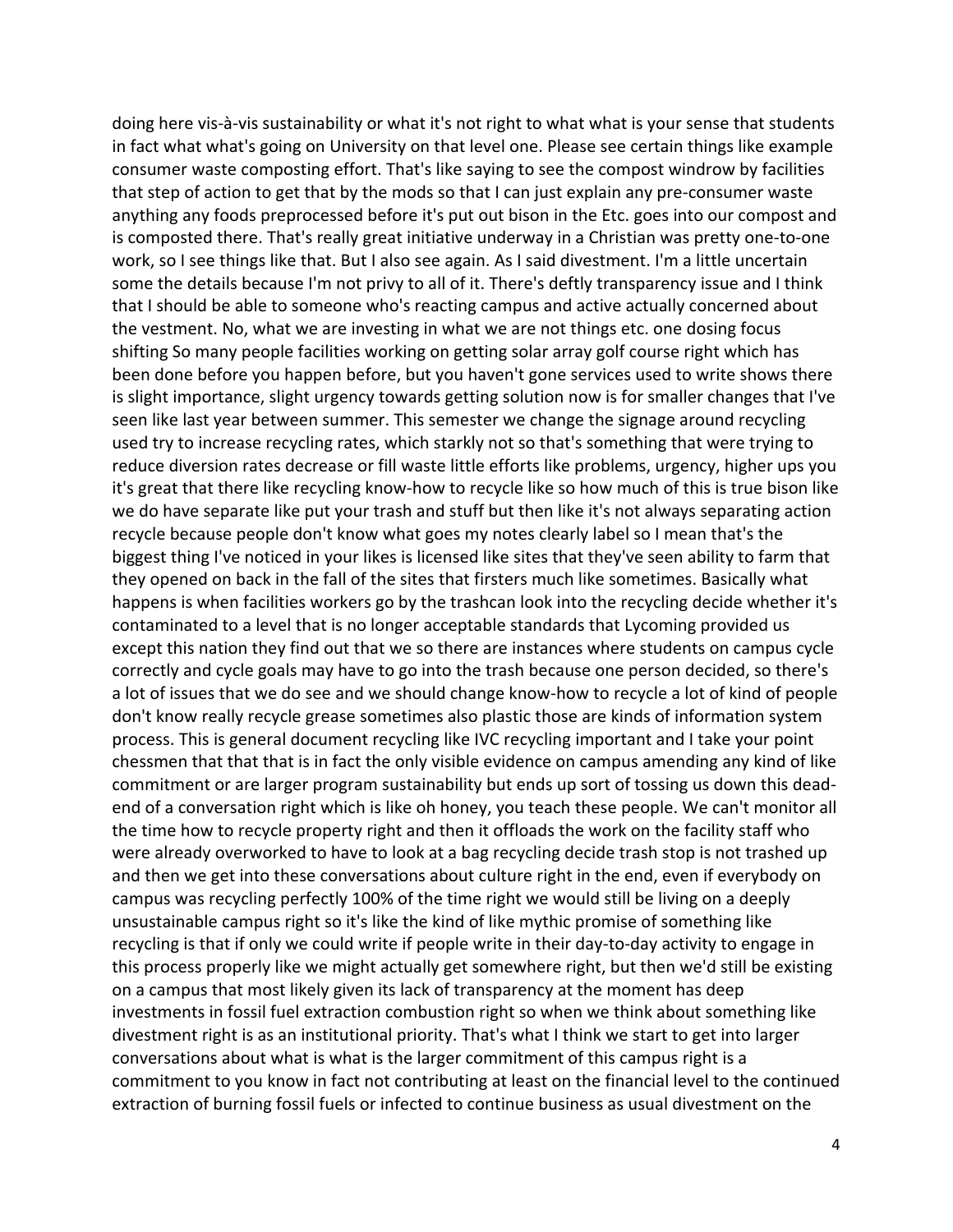change to see again. I will keep considers this a culture and institution think that guesses a lot of cultural institution. We need to run as a machine that will continue on this earth and I think that if we are pumping out money towards certain organizations in certain businesses and companies that are not going to be the best interests of our future. You're on earth that whatever he saying is University what is saying about how what are University values our futures. So I think that is universe wants investing us in our futures needs to divest from things that are burning our future. Essentially, like processing courses online social topic but it's not really clear school also comes down to like all of these issues like culturally seem to show care ministration committed as this was an issue that Seen or List of Actionable Points, Just Goals Which Timelines That Happen in 2030. Hopefully This Happens Because We Want A Lot Of These Goals A Lot Of Study Planned like Bullet Point Actionable Courses That We Can Take and I Think about so Much That Could Be Changed. Courses of Action. So If We Are Committed Divestment Child Soon. Say What That Really Means We Should Say with Divestment Means Plan Goals to Actionable Courses Clear Right Now Just Seems a University Is Checking off like on His Offer Explains the and like This Is My Personal View Crises like Universes, Just As Businesses and to Think about like It If Unfortunately University Care about Sustainability Is like Being Good for That Sense, They Should Care about Business Point of View. This Incentive Remain As a Good Institution. All These Other like Higher Universities Have Sustainably Programs Not and That's What Students Are Now Looking for Universities or Be Beneficial for Bucknell to Start Dancing These Programs Here and Actually Be Committed to Them. I Mean, I Think That At Least That's Most Logical Thing to Planted like Course If You Care by Getting More Students to Acquire. If You Don't Care Otherwise Not Think You Know so Often at This University. When Sustainability Is Discussed Right. We Assume That It's Being Talked about As Environmental Sustainability, but in Fact It's Been Talked about His Economics Is Right, Making This Is One Thing We Heard Again and Again Both That Sustainability for Much Happened Back in the Fall, but Also at Last Week's Form. In Fact, What's Being Evaluated in Terms of the Long-Term Health of the University's Impact. What Return on Its Investments Going to Get Right, Which Is Often the Reason Given for Not Installing Solar Panel on the Logic That They Returned so Much. Every Time Conversation about Goals Always Goes along. This Is Actually in the Cost Always Comes down. That's the Major Talking Point Never Talking about All This Carbon Missions by This Much Is Which Is Such an Important Discussion Focused Focus on the School We Saw As Hot Button Issue Is How Much Cost University Setting Special Session 1 Initial Costs of Goals Is Really All No Cost for Your Courses and You like Her so Much As Goes beyond Dollars Just Discuss One of the Interesting Themes That Was Kind of Working Its Way through the Form Last Week Was Do You Do You Define an Institution around Values and Then Develop Policy Make Investments Based on Those Values or Do You in Fact like Just Operate through This Kind of What's the Best Bottom Line Perspective or Lease Using That Discourse Is Awaited. Deflect Attention and I Think That That Maybe Is a Piece of This Is Well Right, Who Is Once to Be Showing Those of You Tuning in. This Is 90.5 WPB Lewisburg You're Listening to Bucknell Occupied Have Three Student Activists in the Studio with Me Tonight Not Talking about Sustainability Here on Campus, Particularly around the Sustainability Form Which Occurred Here Last Wednesday. So As a Participant in the Form I Was Happy to See That It Was so Well Attended and to Hear the Wide Range of Topic Raised by Attendees However Did Find It Mildly concerning That the Students Who Attended a Particular Seems Inclined to Defer to the People Who At Least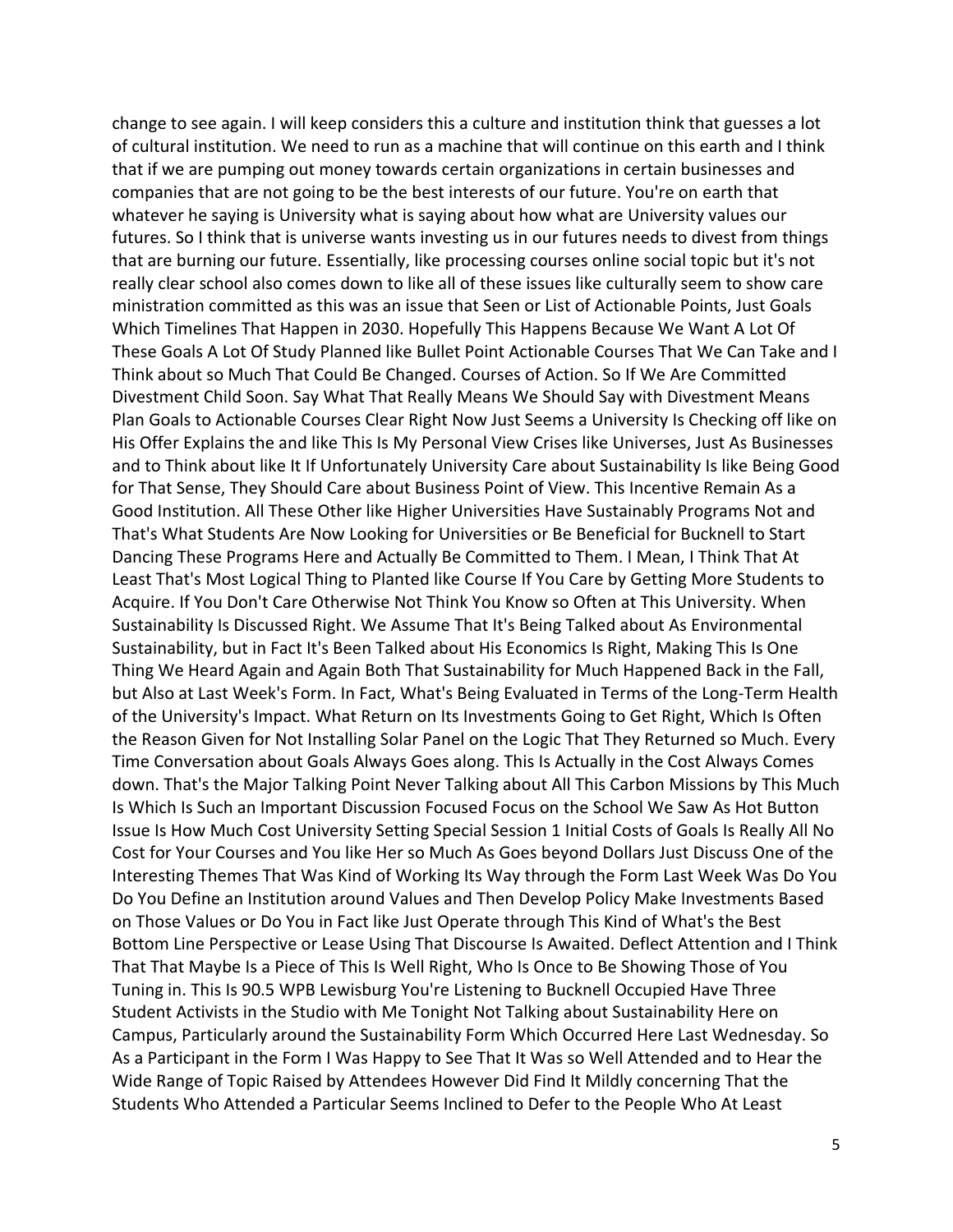Presented Themselves As the Experts in the Room Right. The Few People I Hear on Campus in Ito at Ministry to Positions Related to Assisting Ability Right Certainly Took on the Role of an Expert in the Room and in the End What We Know from Looking at the Landscape of University Campuses in This Country Is That Large-Scale Transformations like Divestment Right like Carbon Neutrality Right like Introducing Large-Scale Renewable Energy or Composting Facilities. Often Times Happen through Grassroots Transformative Action Rights. There Seem to Be At Least to Me, As As a Faculty Member in the Room. Kind of a Disconnect in Student Consciousness like I Wanted to Hear. You Will Talk about That Your Perceptions of That You Know Whether There Is in Fact This Disconnect between Students Who Are, You Know Very Deeply in Fulton Sustainability Issues on Campus Still Kind of Looking for Guidance or Whether There Is Some Sort of Possibility for Student Activism LifeLock Changes and Is Largely Disruptive Intersection in Grassroots Action That He Said in Conflict Resolution. So for Me, Is Largely Working with Demonstrated and Trying to Find a Compromise and Really Having Both Sides. Again, This Compromise of Interest Together. So I Do Often Find Myself Looking to Measure This Relationship Become Very Toxic If It's Confusion Just Taking Place in You Doing on a Much Okay That's Fine so I Don't Want Her Students Become Complacent. I Want Them to Continue to Pursue These Resolving These Conflicts. I Want to Keep Pushing for What They Want and Incentive Asking Ministration Working with Them in Asking Them Not for Mission but to Work with Them on These Issues. So Again, I Wasn't There Psychically Speak to Students but I Would like to See Them Not Finish with Not Finish Their Pursuit of Divestment or Whatever the Issue They Were Talking about Just Getting One Answer from Whatever Higher-Ups Are Explaining but I Want Them to Email to Get Involved Start to Gather Their Friends and Create an Action or Join a Group That Will Start an Action Something I Don't Complacent You Are like so Much of the Discussion Asking What Are You Saying about Taking Action. That's How All Three of Us Got Here Decided to Make Friends Found Whatever Way We Could. Another Thing Is Really Kind of Tone That I Picked up from Form, Which Addresses Is That There's A Lot Of Unnecessary Misinformation. A Lot Of Information Where Students Just Really Don't Know. No Specific Topics. So for Instance There's a Long Discussion toward How Credits Work How the Economics of Nobles Work Last Minute Discussion. For Those of You Who Weren't There That Was Largely a Monologue by the VP of Facilities Was so. However, I Talked to Some Students after They Felt like It Was Probably One of the Most Valuable Things about Which Again I Think This Goes to Goals of the Forum Which People Go Different Goals and Different Asks for the Students They Want to Know What Going on This and Whatever Information They Can Get. So I Think That for Them Just Gathering More Information about How Things Work Sufficient, As Opposed to Faculty Wanted Answers Already Which What I Took from What I Think the Office Sustainability Can Really Work on Trying to Create Some Kind of Speaker Series Semesters and Years Where Kind of like the Math and Physics One. Every Week There's Talk on Some Kind of Topic Relating to the Field Just to Provide Information Taken a Class or Crash Course Which A Lot Of That 30 Minutes Been Answered. One Lecture from Prof. or Specifically from Facilities like If He If He Would've Done a Talk at Some Point, There Have Been A Lot Of Times That He's Gone on This Topic by If It Was a More Public Thing Was More Standardized Been A Lot More Beneficial to the Students Instead of Taking Last 30 Minutes of 50 People's Time in Our Students Time. We Feel That Getting the Information Is Important for As Institution and I Also Think That It Can Help Lead toward People to Start to Take More Action and Try to Find Ways Information Is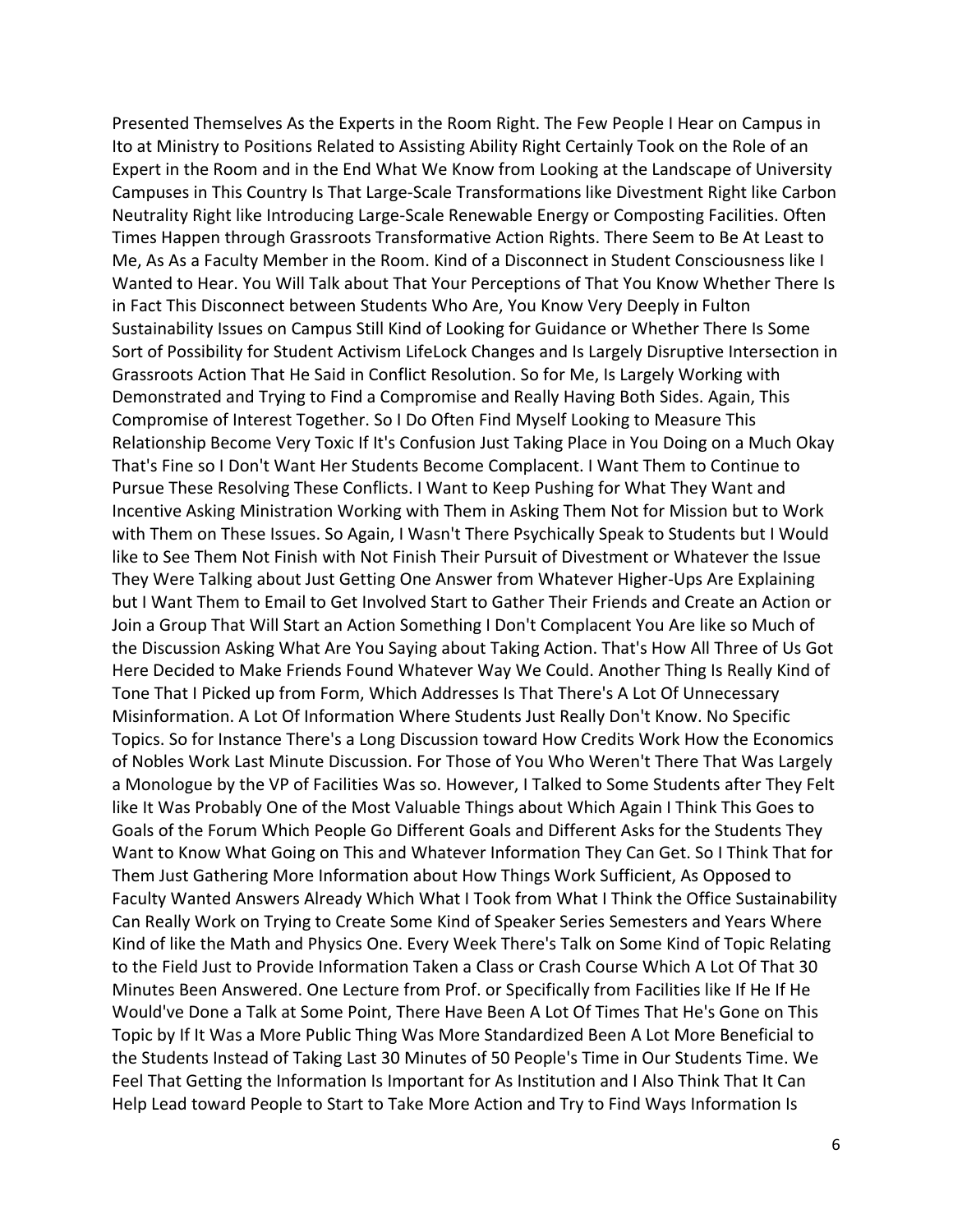Valuable Things I Was Thinking, but Then in Terms of like Not Having Success with This Series Should Almost Be a Key Part of like Education Here. Like Maybe You Have To Go to At Least One Class or Something That like All Screens Must Participate in the First Years Have We Have To Go There Certain Meetings, We Have To Go to That Would Be Great Because Otherwise I Can Tell, like A Lot Of People Miss Campus. I Know You Don't Care. So Even If We Do Have Students like a Series like I Don't Know How Many People Actually Go and I Do Agree That like You First Have To Have the Knowledge to Poke Holes into Planners. What's Wrong with Eliza so It's Really Telling the Students about Sustainability People Campus Represent Sustainable Side of Kind of Sad That No Nation Don't Think Is on the Students Fault Think That It's Important to Discuss Change Presence Think That If I Got Right Now Are Working to Make the Restructure the Sting of the Think That Once We Have a Structure like Actual Presence on Campus More People the More Involved in Activities and Michael Gain More Knowledge Because That's Been Lacking. I Think That's Part Parcel Problem Soon. This Topic of Campus Culture Sort of Not Only Come up in Our Conversation It Comes up Very Easily on Campus Right like Students Are Often Times by Default Blamed for a Whole Variety of Things Which Happen Here on Campus Right Usually Boiling down to Something about Apathy Right We Have This Come up Again and Again Right so Ease in in Your Opinion, Right like Is a Lack of Sustainability on Campus Tied into Campus Culture in Any Kind Meaningful Way or Is It in Fact Unhelpful. Think about That Particular Way. I Think That to Say That It's Just Culture That's Called Causing Fluxes and Abilities Very Idealist Perspective on Just Saying That It's Really Based on Actions in the Culture Alone on but Then If You Were Real Aside, Where the Institution Comes in Together and That's Focusing on the Tangible Shifts in One on Structural Changes Clearly Focusing to Work Together Idealist or Realistic Need to Have Again the Confusion. So I Think That Campus Culture As Part of the Problem Problem and I Think That We Can Fix That by Bringing Those Two Things Together and Really Talking Opens Example Law of the Campus Can Place All the Lights so Use the Students to Turn off Packed. However, It Can Also Be Said You Try to Change All Campus Culture More Sustainable Ministration Facilities. Take the Action Take the School Sustainable Do Heart Pulsing Tatian Hard Campus Run of Patients or Changes to Be As Effective. Think What I Said. I Think It's a Combination of Both UC Students Really Care Passionate about Changing the Culture Want to Try to Change Policies and Change Tatian's Students to Change the Course of Action of All. Now That Comes down to Where You Hire out Ministration Switch. I Hope A Lot More Sustained Focus Companies Do It CULTURES the Scapegoat Solution Culture. I Do Think It Is Extremely Important Part of Becoming Especially with the Students Is like Types of Students We Recruit Try to Get Change Groups Course of Action Can Change Musical Students Act As Campuswide. It's Basically like Maybe Campus Culture Is a Certain Way Than This Salon That They Facilitate That. There's No Complacent for Change. I Agree If We Look at the Example of Other Campuses Right Where Significant Large-Scale Changes Happening That That Is through Students Taking upon Themselves to Organize and Often Times in What Are Typically Portrayed As Disruptively. Right. So, to What Extent Do You Think That Kind of Student Organization Would Be Possible at This Campus. I Had Experience with That. Like Treating This Kind of Groups like in High School and Deftly Some Small-Scale but the Issue Is That Finding Committed People, People Who Regarded How Busy Their Schedule Is Very Hard to Find People Very Easy to Find People like to Complain about All Have These Horrible and Easy Better Than You Find People Who Watch It Come to Meetings and like to Schedule Things and Organize Things so I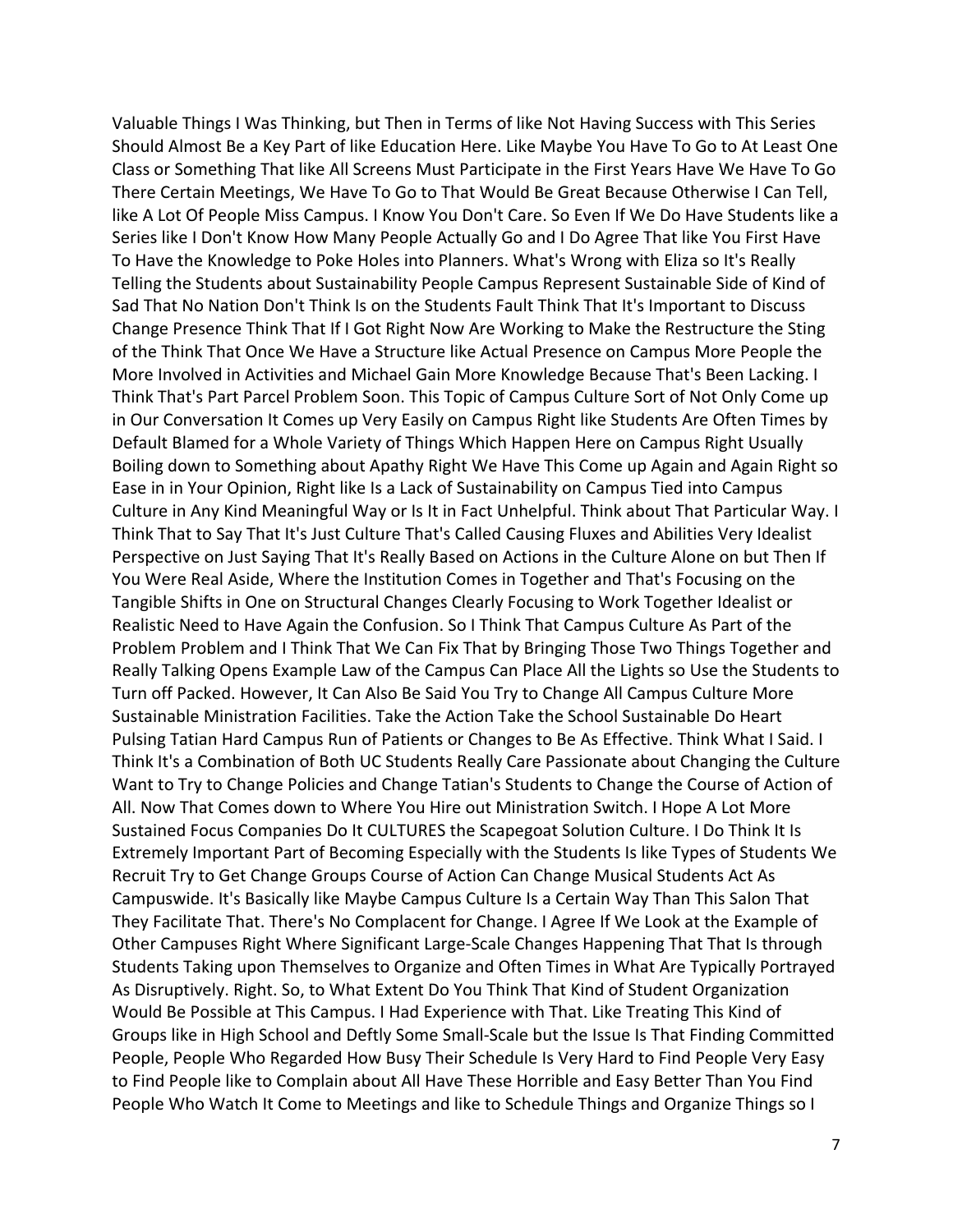Think First like for This Campus Probably like Training Awareness about like Difference in Ability Topics and Then Giving like Stats and like How We Compare to Those like How We Compare As a University. Other Universities Just like to Show the Student Body like How Not so Great We Are in Terms of This and Then from That We like Attract More Students, Possibly, but Then I Think Concerned Now How the Committee Group Right Now without People Actually Having Knowledge from the Presence so That Revitalizing Group to See Interest in Growing Clubface. However, It Is Pretty Small and Again Sometimes Lacks Commitment and Whatnot. So I Think That Just Growing the Club Interest over the past Year. So the Goal I Would Love to See the Club Take This Kind of Role Being This Powerhouse Making Now. That's Deftly a More Tangible Option Because the Environment Is Outreach Team Offices in Ability and Is Outreach Team Is Largely Going to Target the Cultural Side of This Campus Really Instituting Those Changes to Again Engage That the Campus Is Action and I Would like to Then Therefore Seating Garments Club Institutional Change Side so Other Cultural Fusions of the Environment Largely Is Taking on This Role Being the Radical Really Being Loud about What Change on Campus When It's Even Be Changed Here in Lewisburg. I Think It More Connections Community at Large. There's Some Elections That Have Not Been As Loudly Advertise on Campus Still Bimonthly Mind Is Really Minded Students That Should Be Environment Great to Do so so Hesitant. As I Said If Michael Change Our Mission This Year to Gearshift Our Mission to Complement That the Outreach Team Sustainability Connection Unless You Have so I Think It's Strange How You Have Students Appears Taking Action over Other Cancer Classes That Speaks More like How I Am Is Interesting to See How Should You Have More People like That. Like Really Make a Huge Difference. Significant Difference Is Jasmine Will Continue to That's Going through Years All I Think It's Marketing Changes Is Not Enough, but Also Not Knowing You Fight No Fresh Whole Different Horse Passions, so You Hope You You Two Didn't WPB Lewisburg. I Bet 10 Minutes Left on Her Show Is Anybody Listening with a Question for Any of My Cats Here. You Can Feel Free to Give a Call into the Studio 57057734. 989 so in Our Last 10 Minutes. I'd like to Ask Each of You Think about What Would a Truly Sustainable Buck like Right like It If You Could Actually Sketch It out and Think about Something That Doesn't Necessarily Have To Follow Any of the Institutional Parameters We Have Now Right What Might Think It Would Deftly Infrastructure Will Keep Saying It Will Provide All Necessary Aspects for Every Student, Faculty and Staff Member to Live and Learn on Campus with the Minimal and Ideally Nonexistent Carbon Footprint but Also the Same Time Will Have To Foster Firemen in Which Students Promoted Suggest Axis Have Just Axis to Appropriate Use of Resources on Off-Campus so I Really Think That Again. It's Really Infrastructure like to See Things like You Accomplished Anything. I Would like to Have. Ideally, Zero Waste Containers Device and You Can Put Your Food into Their Needed You Know Every Building Will Be Leed Platinum Certified Will Be Divested Is My Pipe Dreams for the User Might Create Dreams for What the School Can Achieve on the Infrastructure Side Again Culturally Chicken or the Egg That Will Work Together so That Students You Will Be Empowered Soliciting a Bully Ends Empower Each Other to and Out Of College like My like to See the Structure Every Possible Single-Action Could Have Goals Everywhere Have Automatic Light Medical Support System That Turns off Air Conditioning Wherever People Aren't Things like That like Very Infrastructure Based, like Stericycle Program Composting Everything. I Also Love to See a Shift in Culture Love to See the Students That Using It, Wanting to Use It. So for Instance I See People That Live in This House Bring Their Own Utensils to Bison Today. I See Them. I'm like Yes Thank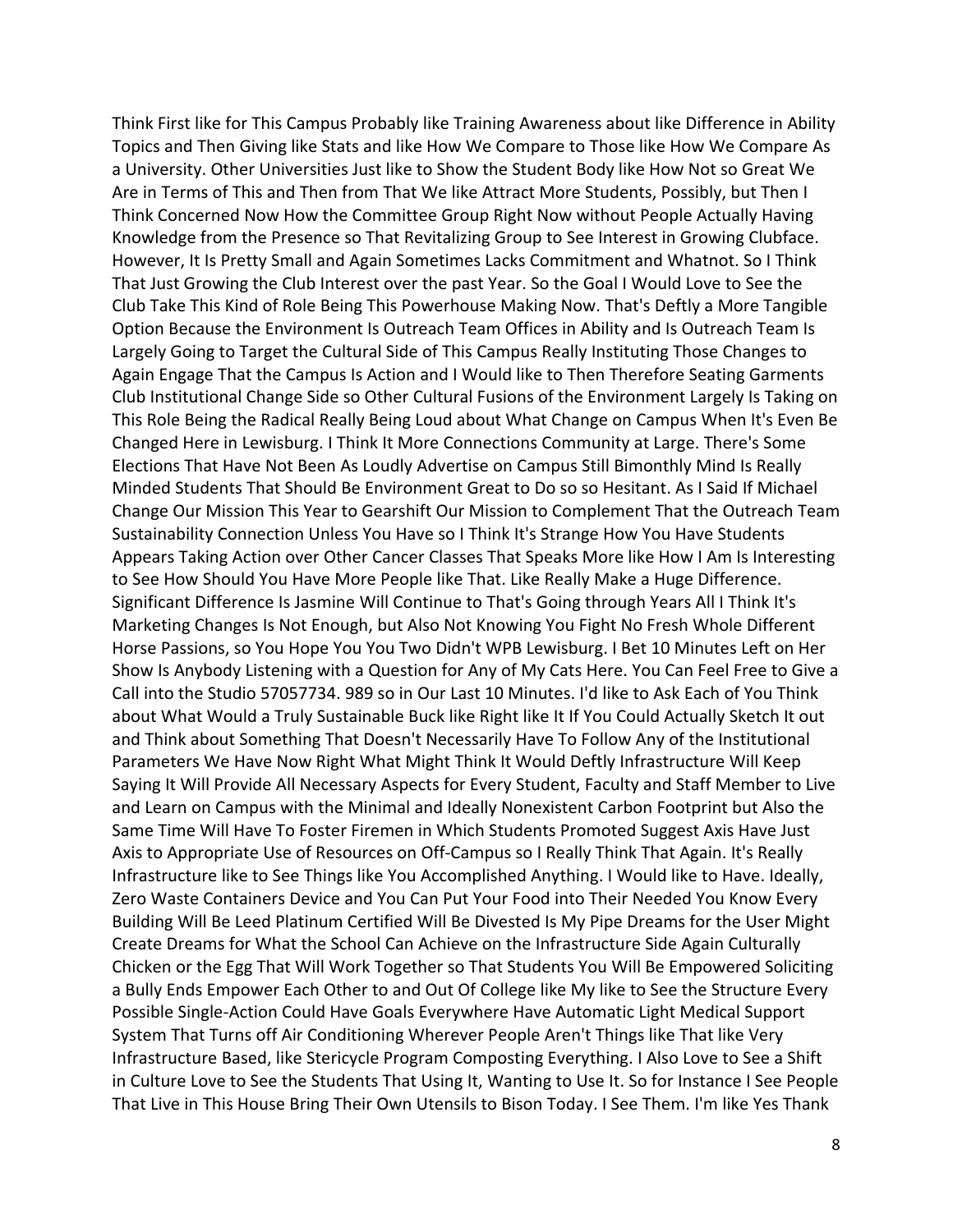You. There Are People That Care You so Wish That That Became a Huge Part of Our Student Cultures Takes a Single Action Because They Think They Have To Because They Want to Care Educations. I Wish That Sustainability Is As Highlighted As Engineering Wish That It Was Such a Huge Part of My Education Identity. Like Everyone Knows Everyone. Once That Happens, like, Also Drawing, Will Draw Interest of One Reason You like Required Part of Education. Everyone Needs to Learn about This Important Also That like When You Are Not Sustainable. Learn with Their Consequences. So, like I Think That's Important to That, like the Admin Announcer Should Be like. Kind of like Part of the Culture That She See Someone Not Purchasing You Okay with Doing It Should Be like. You Should Afraid That Think Certain Way Because I Think That's Important Change to What Degree Do You All Think That the Achievement of an Actually Sustainability Sustainable Campus Is Related to the Way That That Power Is Distributed on Campus Right so You Don't Think about My Where Existing Data in a Very Hierarchical Environment Right Ministration, Especially If A Few People and Are Largely Making the Decisions That Run Elsa's Life. Right You Are All Subject to the Authority of Both Staff in Student Life, but Also Your Faculty Right Here Your Professors. We Know so That the Powers Always Flowing from the Top down Right like to What Extent Is It a Movement Towards a Sustainable Future. Actually Related to and Dependent on a Rearrangement Power Relations. Here Is a Believer in Democracy like to Think That the Masses Are Really Saying. So I Think That Again Is the Part Is Going to the Culture Calling to All Students and Faculty and Staff That Are Fired up about XYZ Reasons Are the Sex of Campus to Change to Voice Insolvency to Voice Their Concerns and the Petitions. I Know That There Were Some Groups, Including Scholars Club That Were Trying to Be Instrumental in Getting This Solar Panel Fields on the Last and I Think That That Needs to. That's a Good Example How This Can Work, but I Think That That Needs to Grow We Want to Have These Larger Changes That We All Just Described That Physicians Need to Be across the Campus, Not Just in Focus Groups That Need to Be in the Form of Vocal Students, Not Just on Paper, Etc. Also Think Not like. I Agree with You That Right Now Things Are A Lot Of Top-Down, This Is What Is People's, However, Which I Think of This. This Is Pretty Biased, Purely Because Were Students Who Made This Students Have Power Because Everyone Knows That. That's Why Were All Here Is Have Students Become Different World so I Don't Know. I Do See That There Are so Many Students Who Can Do Things Have Done Things Mills Existence Wish That There Was A Lot More Specifically with Sustainability, the Kind of Wish That Obviously the Thing That Seems Most Obvious Is the Top Starts to Be More like the Top of Screen and Bottom Screen Things Done so I Feel like the Board Of Trustees Shifted All Their Focus like Trustees Care. The Students Are to Take Action to Try to Make Differences so the Process so Much Faster Than Just Change This Policy Specifically so This One Scares Cascade Channels Are Exactly Just Think That You Imagine the Admins Not Worrying about How Much It Cost More Silverlight Benefits Environment, but I Think That Students Can Apply Pressure and Get Things Done and I Would like to. Even As like like the Student Government to Even like Do More Things and Just Get the Panini Press Half like That's the One Thing That Were Proud of, like, Come on People like Is That Is That Really like Yeah so I Think That like like Pinehurst like First Step Would Be to Educate People and Then to Show Them like How Bad the State Where I and Then Wake Them up like Do This like This Is Way More Important Than like Getting a Panini Press. And, like I Think. From Then on We Can like Other People, and Then You Just Continue to Pressure U-Verse Angel We Want This to Be Beneficial for Them to Yourself. The Money Aspect As Well Get